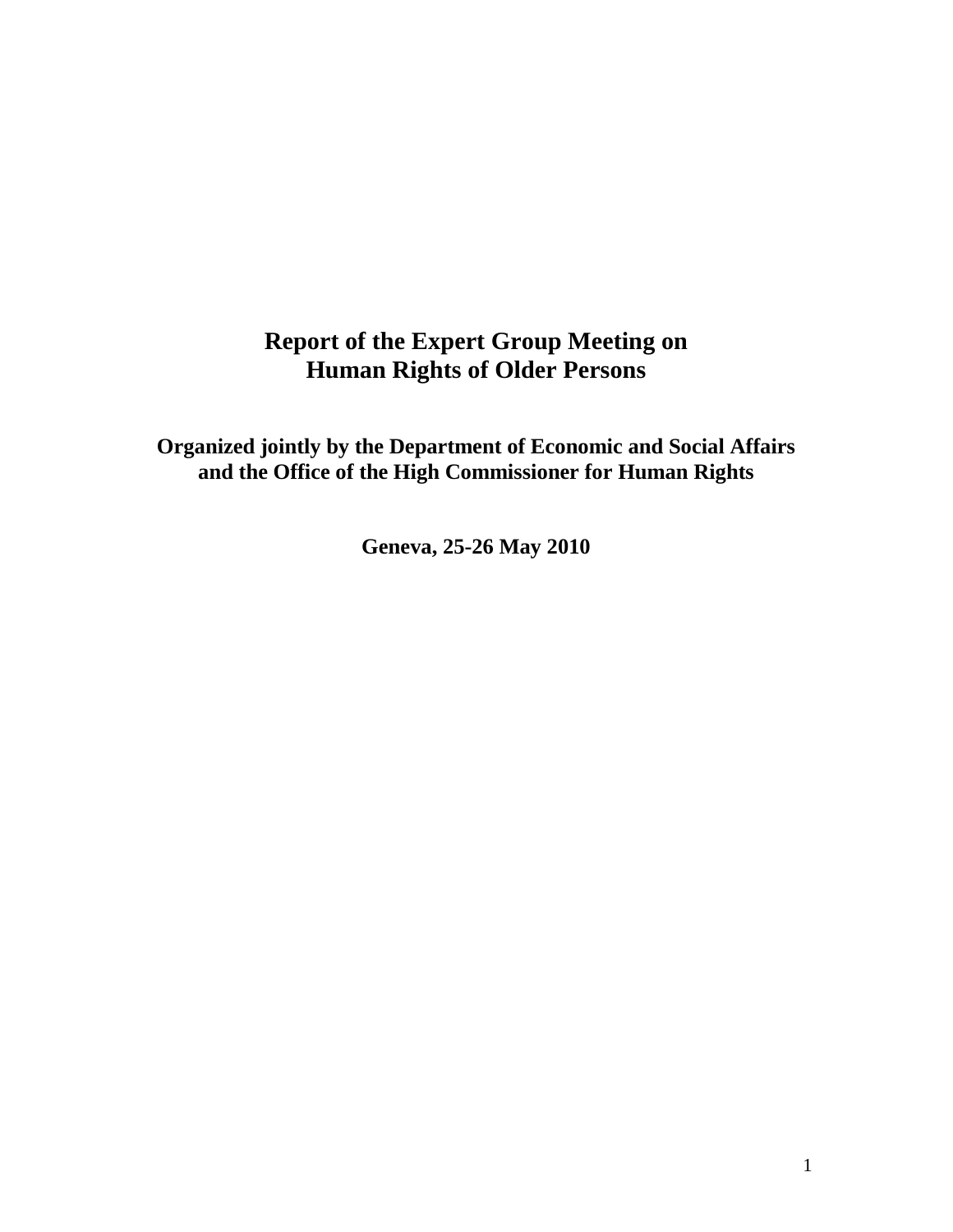## **Summary**

The expert group meeting on "Human Rights of Older Persons" was organized jointly by Department of Economic and Social Affairs of the United Nations Secretariat (Division for Social Policy and Development) and the Office of the High Commissioner for Human Rights (Research and Right to Development Division) and took place in Geneva on 25-26 May 2010.

The meeting was convened in preparation for the Secretary General's *comprehensive report on the current status of the social situation, well-being, development and rights of older persons at the national and regional levels* to be submitted at the sixty-fifth session of the General Assembly as per GA resolution 64/132 on the Follow-up to the Second World Assembly on Ageing.

The Meeting had four objectives: (i) to document the current international and regional human rights norms and standards as they pertain to older persons; (ii) to review the contribution of existing treaty bodies and special procedure mandate-holders to the interpretation of the content of the rights of older persons; (iii) to document general trends in national legislation and policy approaches to the human rights of older people through the analysis of selected country examples and; (iv) to discuss implementation gaps and interpretation issues.

The meeting also discussed specific issues and rights that were critical to the enjoyment of all rights by older persons such as discrimination and violence against older persons; the right to health; the right to work and: the right to social security.

Presentations on each topic preceded discussion by participants.

Three background papers were prepared ahead of the meeting: two papers were drafted by consultants, e.g. (1) "Closing the gap between human rights and human lives: domesticating human rights obligations to older persons" and (2) "National and regional trends in the Latin American and Caribbean region regarding the human rights of older persons" and one paper was written by OHCHR on "Human rights of older persons: international human rights principles and standards". Additional UN reference documents were distributed during the meeting.

The findings of the meeting will be reflected in the comprehensive report of the Secretary-General as well as in a longer conference room paper, which will both be submitted to the sixty-fifth session of the General Assembly.

The High Commissioner for Human Rights, Ms. Navi Pillay addressed the gathering. The High Commissioner underscored the critical importance of addressing the rights of older persons and noted that older persons were the fastest growing and largest group of rights holders without a specific human rights instrument.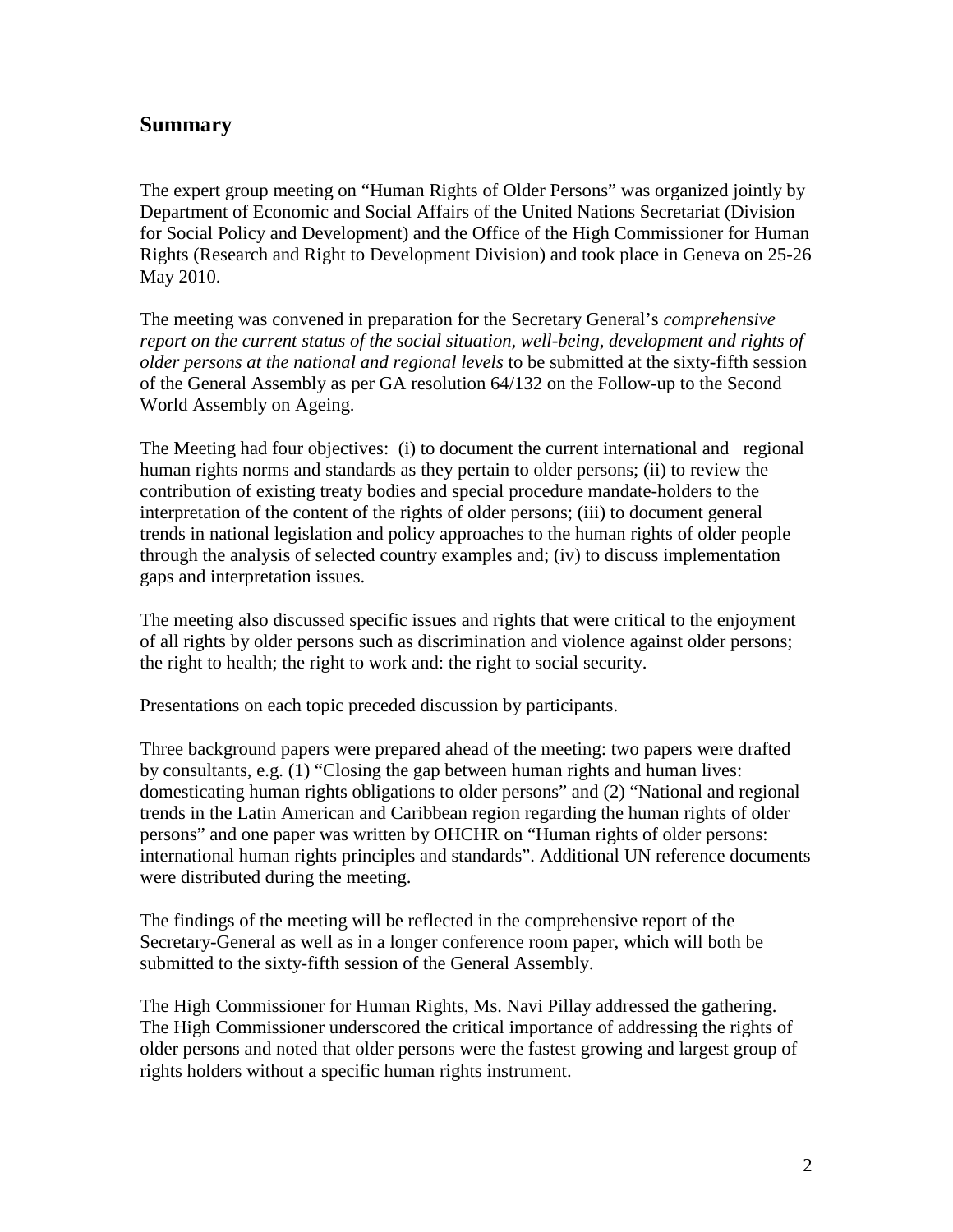# **Annex I Programme of work**

DAY 1, 25 May 2010

10:00 OPENING SESSION Opening statement on behalf of OHCHR by Mr. Ibrahim Wani, Chief, Development and Economic and Social Issues Branch

> Opening statement on behalf of DESA by Mr. Jean-Pierre Gonnot, Chief, Social Integration Branch

10:30-11:30 SESSION 1: Setting the scene: International and regional human rights standards

Chair: Mr. Ibrahim Wani, OHCHR

- Mr. Craig Mokhiber, OHCHR, Chief, Human Rights, Economic and Social Issues Section on International human rights standards and older persons
- Ms. Jill Adkins on the European and African regional human rights systems
- Mr. Alejandro Morlachetti, on the Inter-American human rights system

### *11:30-11:45 Coffee break*

- 11.45-13:00 SESSION 2: Violence and discrimination against older persons Chair: Ms. Rosemary Lane, DESA, Senior Social Affairs Officer, Social Integration Branch
	- Ms. Ferdous Ara Begum, Expert member of the Committee on the Elimination of Discrimination against Women
	- Ms. Jane Connors, OHCHR- Director Special Procedures Branch
	- Mr. Albert Evrard, Facultés Universitaires Notre-Dame de la Paix
- *13:00-15:00 Lunch break*
- 15:00 16:15 SESSION 3: Right to health, and human rights of persons with disabilities Chair: Mr. Jean-Pierre Gonnot, DESA
	- Dr. John Beard, WHO- Department on Ageing and Life Course
	- Ms. Silvia Lavagnoli, OHCHR- Advisor on human rights and disabilities, Human Rights, Economic and Social Issues Section
- 16:30-18:00 SESSION 4: National legislation and policy approaches to human rights of older people (models, trends, gaps) Chair: Ms. Wan-Hea Lee, OHCHR, Chief Groups in Focus Section, Human Rights Treaties Division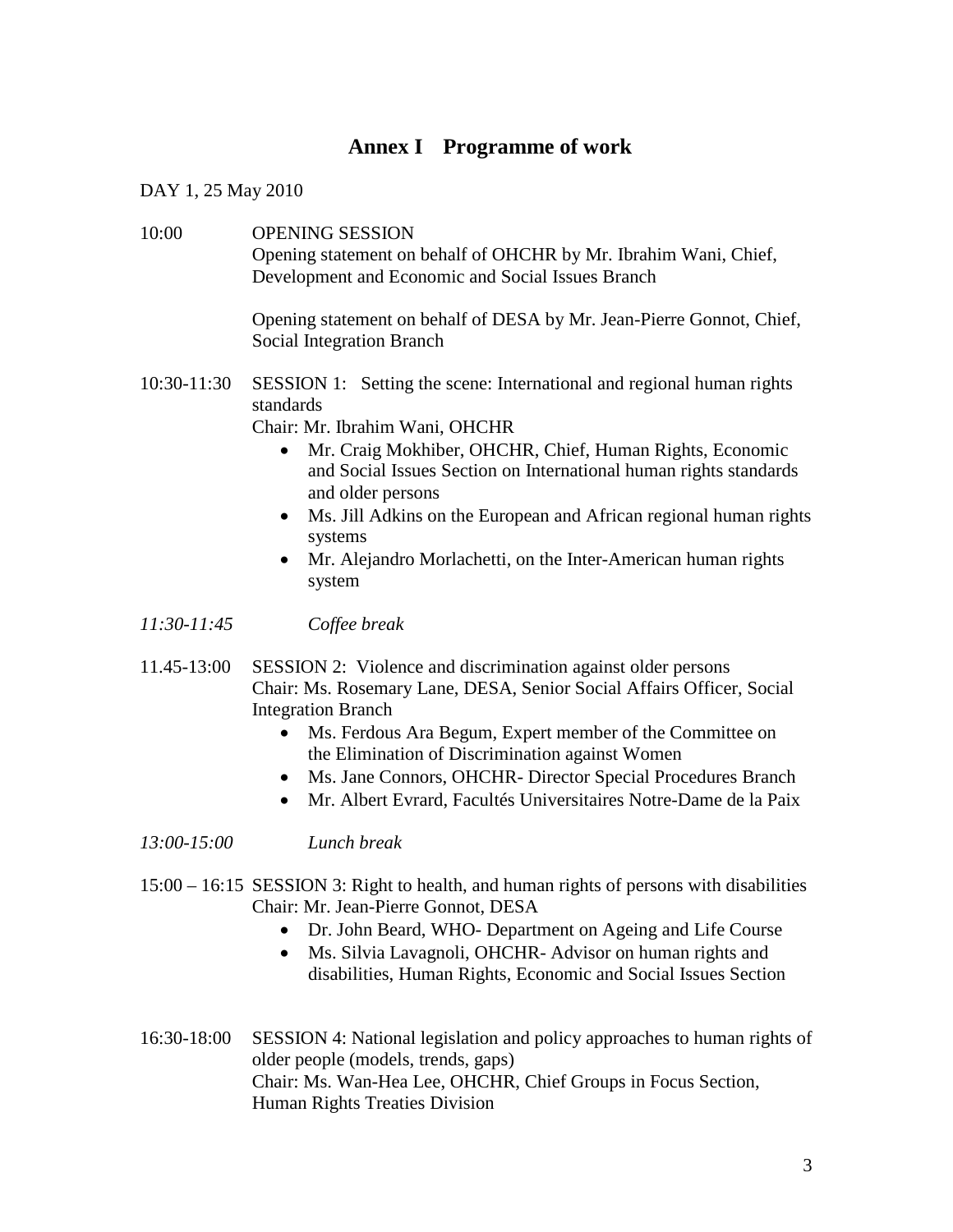Presentation of Background papers prepared by OHCHR-DESA **Consultants** 

- Ms. Jill Adkins
- Mr. Alejandro Morlachetti

#### DAY 2, 26 May 2010

- 10:00-11:15 SESSION 4 (cont): National legislation and policy approaches to human rights of older people (models, trends, gaps) Chair: Ms. Wan-Hea Lee, OHCHR Open plenary discussion, including participants experiences at national level
- *11:30-11:45 Coffee break*
- 11:45-13:00 SESSION 5: Right to work Chair: Mr. Israel Doron, University of Haifa; Department of Gerontology and School of Social Work
	- Mr. Peter Abrahamson, University of Copenhagen
- *13:00-15:00 Lunch break*
- 15:00-15:20 Address by the United Nations High Commissioner for Human Rights, Ms. Navanethem Pillay
- 15:20- 16:45 SESSION 6: Social protection & right to social security Chair: Mr. Craig Mokhiber, OHCHR- Chief, Human Rights, Economic and Social Issues Section
	- Ms. Virginia Bras Gomes, Expert Member Committee on Economic, Social and Cultural Rights
	- Ms. Magdalena Sepulveda, Independent Expert on the human rights issues of extreme poverty
	- Ms. Corina Rodríguez Enríquez, Interdisciplinary Centre for the Study of Public Policies (CIEPP) Argentina
- 16:45-17:30 Conclusions and closing remarks by participants Identification of steps forward Mr. Craig Mokhiber, OHCHR and Mr. Jean-Pierre Gonnot, DESA
- *17:30 End of meeting*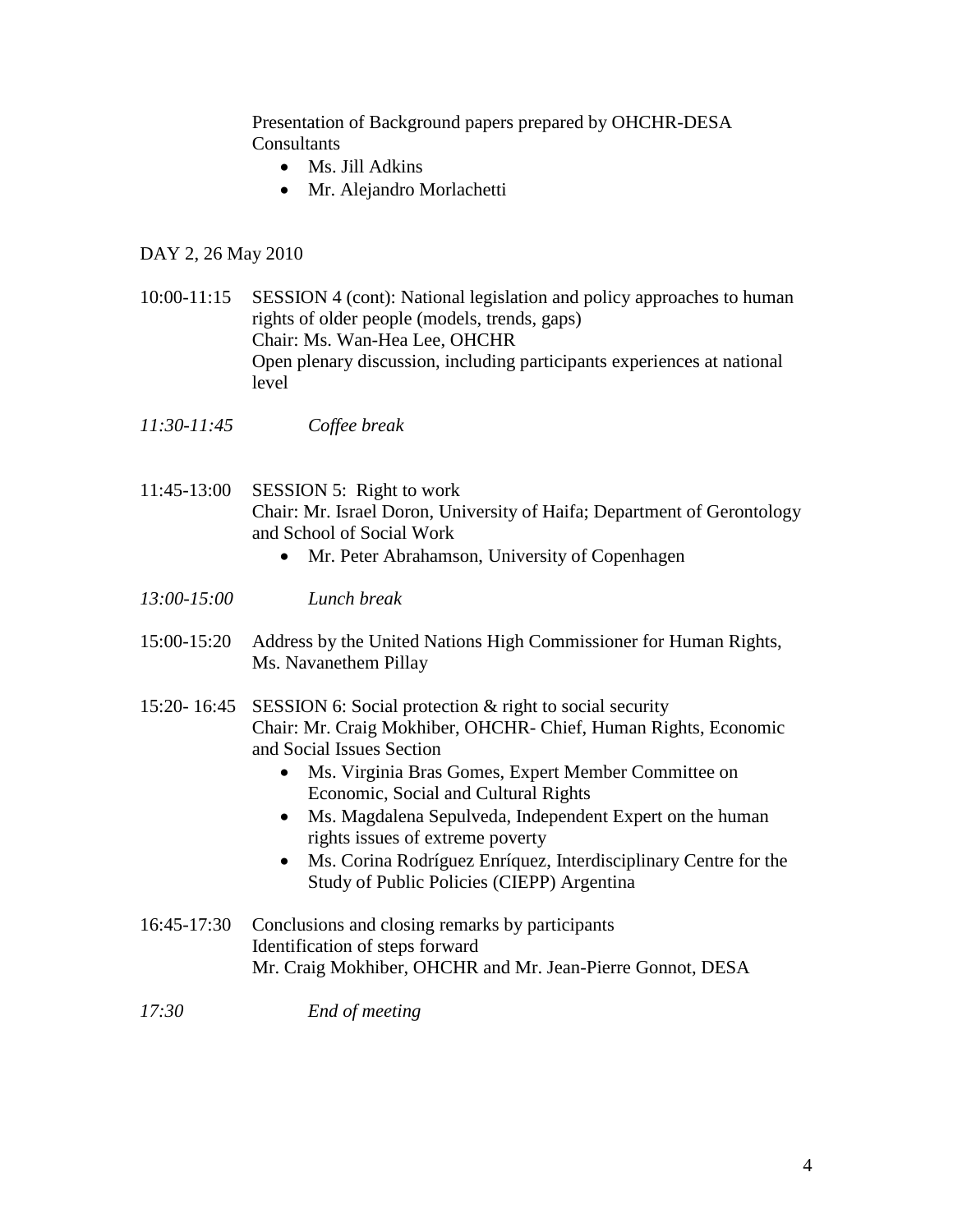# **Annex II List of participants**

| <b>Mr. Peter Abrahamson</b>    | <b>Professor</b><br>University of Copenhagen/ University of Korea<br>Copenhagen, Denmark<br>pa@soc.ku.dk                                                       |
|--------------------------------|----------------------------------------------------------------------------------------------------------------------------------------------------------------|
| <b>Ms. Jill Adkins</b>         | <b>Consultant</b><br>Capetown, South Africa<br>jill.adkins@gmail.com                                                                                           |
| Mr. John Beard                 | <b>Director</b><br>Ageing and Life Course Department<br>World Health Organization (WHO)<br>Geneva, SWITZERLAND<br>beardj@who.int                               |
| Ms. Ferdous Ara Begum          | <b>Expert Member</b><br>Committee on the Elimination of all forms of<br>Discrimination Against Women (CEDAW)<br>Dhaka, BANGLADESH<br>ferdousarabegum@yahoo.com |
| <b>Ms. Virginia Bras Gomes</b> | <b>Expert Member</b><br>Committee on Economic, Social<br>and Cultural Rights (CESCR)<br>Lisboa, PORTUGAL<br>Virginia.B.Gomes@seg-social.pt                     |
| Mr. Jan Borgen                 | <b>Deputy Secretary General</b><br>International Commission of Jurists (ICJ)<br>Geneva, SWITZERLAND<br>jan.borgen@icj.or                                       |
| <b>Mr. Israel Doron</b>        | <b>Professor</b><br>Department of Gerontology and<br><b>School of Social Work</b><br>Haifa University<br>Haifa, ISRAEL<br>idoron@univ.haifa.ac.il              |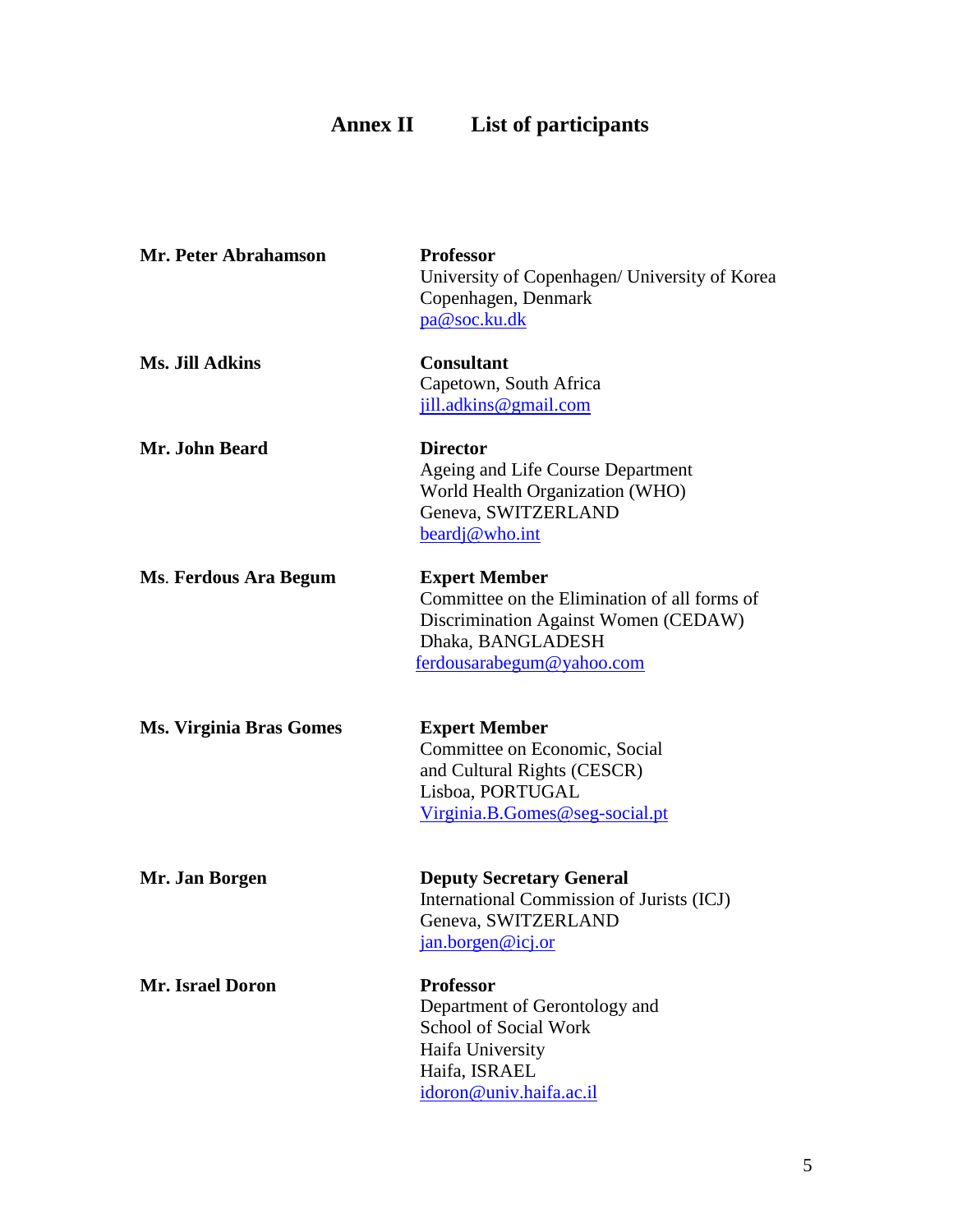| Mr. Albert Evrard             | <b>Professor</b><br>Facultés Universitaires Notre-Dame<br>De la Paix (FUNDP-NAMUR)<br>Brussels, BELGIUM<br>albert.evrard@fundp.ac.be                                                      |
|-------------------------------|-------------------------------------------------------------------------------------------------------------------------------------------------------------------------------------------|
| <b>Ms. Ursula Kulke</b>       | <b>Coordinator for Standards and Legislation</b><br><b>Social Security Department</b><br>International Labor Organization (ILO)<br>Geneva, SWITZERLAND<br>kulke@ilo.org                   |
| Ms. Luz Melo                  | <b>Technical Adviser</b><br>Gender, Human Rights<br>and Culture Branch/UNFPA<br>New York, USA<br>melo@unfpa.org                                                                           |
| Mr. Alejandro Morlachetti     | <b>Consultant</b><br>Buenos Aires, ARGENTINA<br>amorla@datamarkets.com.ar                                                                                                                 |
| Mr. Francis N. Njuakom        | <b>Director</b><br>Community Development Volunteers for Technical<br>Assistance (CDVTA)<br>Bamenda, CAMEROON<br>cdvtaprojects@yahoo.com, fnjuakom@yahoo.com                               |
| Ms. Helena Nygren-Krug        | <b>Human Rights Advisor</b><br>Health and Human Rights / IER<br>World Health Organization (WHO)<br>Geneva, SWITZERLAND<br>nygrenkrugh@who.int                                             |
| Ms. Corina Rodriguez Enriquez | <b>Researcher</b><br>Interdisciplinary Centre for the Study of<br><b>Public Policies (CIEPP)</b><br><b>Buenos Aires, ARGENTINA</b><br>${\rm crodriguezenrique } \mathcal{Q}$ ciepp.org.ar |
| Ms. Magdalena Sepulveda       | <b>Independent Expert</b><br>on the question of<br>Human Rights and Extreme Poverty                                                                                                       |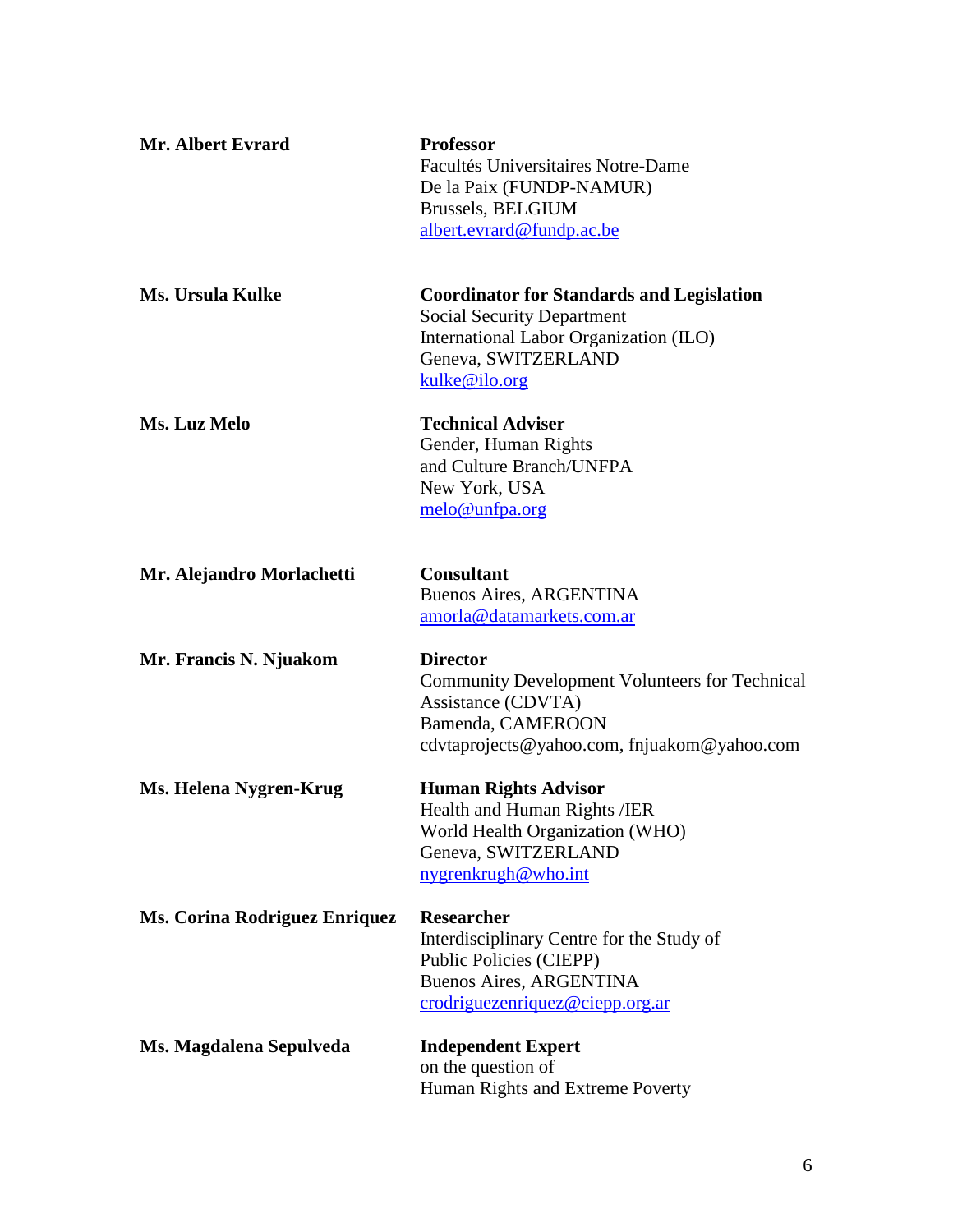Geneva, SWITZERLAND [SEPULVEDA@ichrp.org](mailto:SEPULVEDA@ichrp.org)

| Mr. Ellen Walker | Coordinator                              |
|------------------|------------------------------------------|
|                  | <b>International Disability Alliance</b> |
|                  | Geneva, SWITZERLAND                      |
|                  | ellenwalker@gmail.com                    |
| Mr. John Woodall | <b>Coordinator for Pensions</b>          |
|                  | Social Security Department               |

Social Security Department International Labour Organization (ILO) Geneva, SWITZERLAND Email (TBC)

#### **DEPARTMENT OF ECONOMIC AND SOCIAL AFFAIRS (DESA):**

| <b>Mr. Jean-Pierre Gonnot</b> | <b>Chief</b>                         |
|-------------------------------|--------------------------------------|
|                               | Social Integration Branch            |
|                               | Division for Social Policy and       |
|                               | Development                          |
|                               | New York, USA                        |
|                               | $g$ onnot@un.org                     |
| <b>Ms. Rosemary Lane</b>      | <b>Senior Social Affairs Officer</b> |
|                               | <b>UN Focal Point on Ageing</b>      |
|                               | Social Integration Branch            |
|                               | Division for Social Policy and       |
|                               | Development                          |
|                               | New York, USA                        |
|                               | $l$ ane@un.org                       |
| <b>Mr. Robert Venne</b>       | <b>Social Affairs Officer</b>        |
|                               | Social Integration Branch            |
|                               | Division for Social Policy and       |

ocial Policy Development New York, USA [venne@un.org](mailto:venne@un.org)

### **OFFICE OF THE HIGH COMMISSIONER FOR HUMAN RIGHTS (OHCHR):**

**Mr. Ibrahim Wani Chief**

Development and Economic Social Issues Branch Research and Right to Development Division Geneva, SWITZERLAND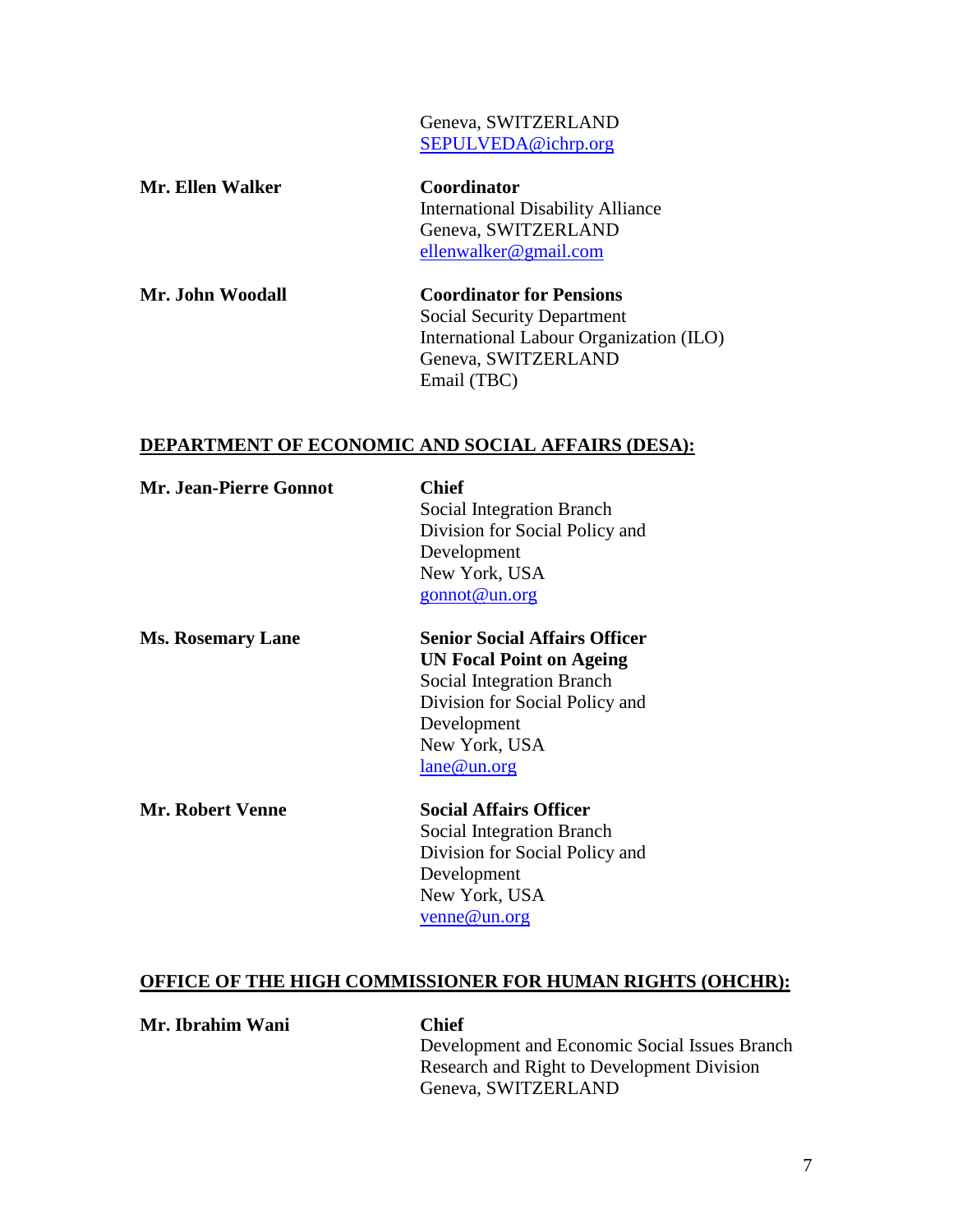[iwani@ohchr.org](mailto:iwani@ohchr.org)

| <b>Ms. Jane Connors</b>      | <b>Chief</b><br><b>Special Procedures Branch</b><br>Geneva, SWITZERLAND<br>jconnors@ohchr.org                                                                          |
|------------------------------|------------------------------------------------------------------------------------------------------------------------------------------------------------------------|
| Ms. Wan-Hea Lee              | <b>Chief</b><br>Groups in Focus Section,<br>Human Rights Treaties Division<br>Geneva, SWITZERLAND<br>wlee@ohchr.org                                                    |
| Mr. Craig Mokhiber           | <b>Chief</b><br>Human Rights, Economic and Social<br><b>Issues Section</b><br>Research and Right to Development Division<br>Geneva, SWITZERLAND<br>cmokhiber@ohchr.org |
| Ms. Silvia Lavagnoli         | <b>Advisor on human rights and disabilities</b><br>Human Rights, Economic and Social<br><b>Issues Section/RRDD</b><br>Geneva, SWITZERLAND<br>slavagnoli@ohchr.org      |
| <b>Mr. Christian Courtis</b> | <b>Human Rights Officer</b><br>Human Rights, Economic and Social<br><b>Issues Section/RRDD</b><br>Geneva, SWITZERLAND<br>ccourtis@ohchr.org                            |
| Ms. Juana Sotomayor Davila   | <b>Human Rights Officer</b><br>Human Rights, Economic and Social<br><b>Issues Section/RRDD</b><br>Geneva, SWITZERLAND<br>jsotomayor@ohchr.org                          |
| Mr. Marcelo Daher            | <b>Human Rights Officer</b><br><b>ESCR Section-Special Procedures Branch.</b><br>Geneva, SWITZERLAND<br>mdaher@ohchr.org                                               |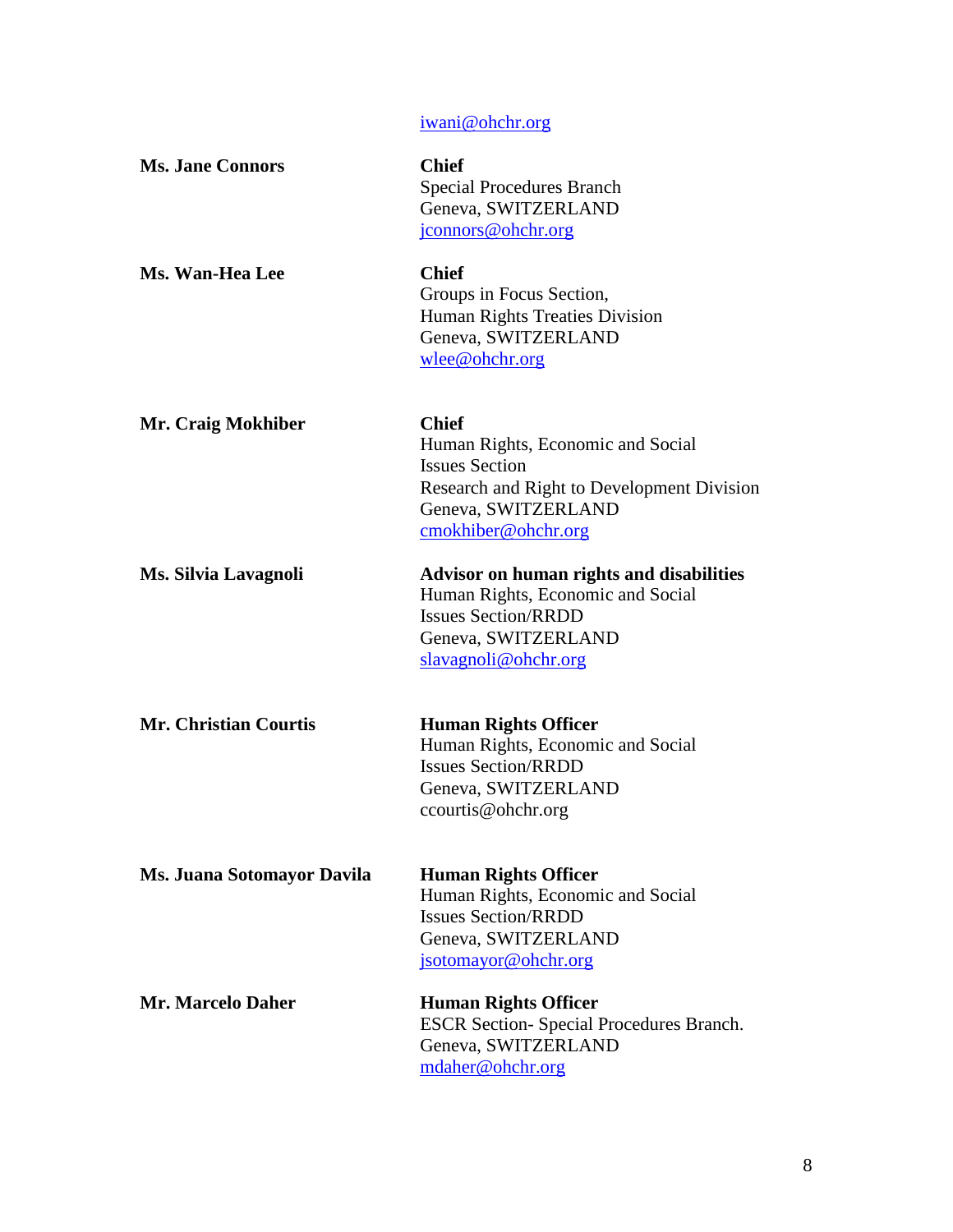| Mr. Bahram Ghazi          | <b>Human Rights Officer</b><br>Human Rights, Economic and Social<br><b>Issues Section/RRDD</b><br>Geneva, SWITZERLAND<br>bghazi@ohchr.org |
|---------------------------|-------------------------------------------------------------------------------------------------------------------------------------------|
| <b>Ms. Isabelle Sevin</b> | Assistant<br>Human Rights, Economic and Social<br><b>Issues Section/RRDD</b><br>Geneva, SWITZERLAND<br>isevin@ohchr.org                   |
| Ms. Valeria Arriaga Mejia | Intern<br>Human Rights, Economic and Social<br><b>Issues Section/RRDD</b><br>Geneva, SWITZERLAND<br>hresi-intern@ohchr.org                |